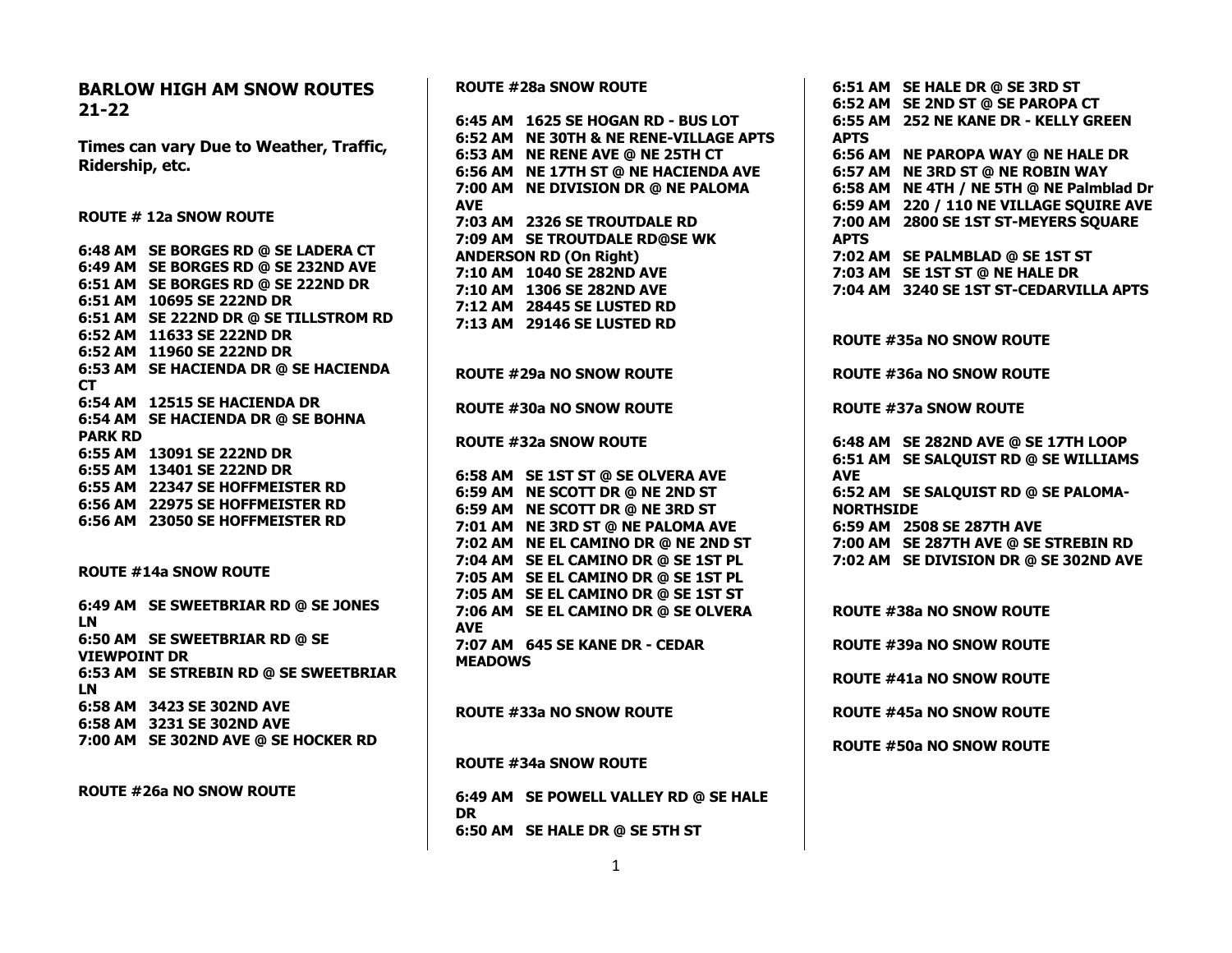**ROUTE #51a SNOW ROUTE 6:34 AM SE BORGES RD @ SE KINGSWOOD WAY 6:40 AM SE 242ND AVE @ SE WILLIAMS PL 6:43 AM 24824 SE HOFFMEISTER RD 6:44 AM 25275 SE HOFFMEISTER RD 6:44 AM SE HOFFMIESTER RD@SE 257TH 6:46 AM 24405 SE HWY 212 6:48 AM 24445 SE STRAWBERRY DR 6:49 AM SE STRAWBERRY DR @ SE BOHNA PARK RD 6:50 AM SE BOHNA PARK RD @ SE MENSER CT 6:51 AM 11762 SE 242ND AVE 6:52 AM SE 242ND AVE @ SE THREE CEDARS ST 6:52 AM SE 242ND AVE @ SE CANTERBURY LN 6:52 AM SE 242ND AVE @ SE WILLIAMS PL 6:52 AM 10750 SE 242ND AVE 6:53 AM 9554 SE 242ND AVE 6:54 AM 8920 SE 242ND AVE 6:59 AM SE PALMQUIST RD @ SE COCHRAN DR 7:03 AM SE CHASE RD @ SE 26TH ST 7:03 AM SE CHASE RD @ SE ROSEFINCH DR 7:04 AM SE CHASE RD @ SE TEAL AVE 7:07 AM 29440 SE CHASE RD ROUTE #52a SNOW ROUTE 6:32 AM 23985 SE HWY 212 6:33 AM SE HWY 212 @ SE 215TH CT 6:35 AM SE HWY 212 @ SE RED DIRT RD "19621" 6:36 AM SE HWY 212 @ SE 187TH AVE 6:38 AM 15167 SE WY EAST AVE/15156 SE WYEAST AVE 6:41 AM 18825 SE HWY 212 6:48 AM SE HWY 212 @ SE TONG RD 6:50 AM SE CHITWOOD RD @ SE ANDERSON RD**

**6:52 AM SE HWY 212 @ SE 202ND AVE 6:53 AM 21100 SE HWY 212 6:54 AM SE HWY 212 @ SE BARKLEY CT 7:01 AM 10521/10570 SE 282ND AVE 7:02 AM SE 282ND AVE @ SE SUN RAY DR 7:05 AM 9628 SE 282ND Last on Right Before Overpass 7:05 AM 9271 SE 282ND AVE 7:07 AM 8083 SE 282ND AVE 7:07 AM 8024 SE 282ND AVE 7:08 AM 7808 SE 282ND AVE 7:09 AM 7769 SE 282ND AVE 7:11 AM SE 282ND AVE @ SE PHEASANT WAY ROUTE #53a SNOW ROUTE 6:38 AM SE HWY 212 @ SE WIESE RD 6:40 AM 19463 SE SUNNYSIDE RD 6:40 AM 19277 SE SUNNYSIDE RD 6:41 AM 18860 SE SUNNYSIDE RD 6:42 AM 18491 SE SUNNYSIDE RD 6:47 AM SE FOSTER RD @ SE WINSTON RD 6:48 AM SE FOSTER RD @ SE EL CAMINO TER 6:48 AM 21200 SE FOSTER RD 6:49 AM SE FOSTER RD @ SE 197TH AVE 6:49 AM SE FOSTER RD @ SE HIGH RIDGE CT 6:54 AM SE HACIENDA DR @ SE BOHNA PARK RD ROUTE #54a SNOW ROUTE 6:49 AM 13657 SE 242ND AVE 6:50 AM 14340 SE 242ND AVE 6:50 AM 24220 SE HWY 212 6:51 AM SE REGNER TERRACE DR @ SE PEGGY ANN DR 6:52 AM SE REGNER TERRACE DR @ SE SHARON DR 6:53 AM SE SHARON DR @ SE NAOMI DR**

**6:53 AM SE NAOMI DR @ SE ONDO RIVERA DR 6:55 AM DCD - (DamascusDeepCreek) (DCD) 6:57 AM SE 232ND DR @ SE MERCER CT 6:59 AM SE HWY 212 @ SE BARTELL RD ROUTE #56a SNOW ROUTE 6:29 AM 11700 SE WILDWOOD DR 6:30 AM 12330/12370 SE WILDWOOD DR 6:31 AM 23721 SE BOHNA PARK RD 6:34 AM SE BOHNA PARK RD @ SE HAUKEBO DR 6:37 AM SE RIDGEVIEW DR @ SE BOHNA CT 6:38 AM 22612 SE BOHNA PARK RD 6:40 AM SE BOHNA PARK RD @ SE STALEY AVE 6:44 AM 24500 SE SUNSHINE VALLEY RD 6:46 AM SE SUNSHINE VALLEY RD @ SE 250TH PL 6:47 AM 25219 SE SUNSHINE VALLEY RD 6:49 AM SE SUNSHINE VALLEY RD @ SE STARFLOWER DR 6:49 AM SE SUNSHINE VALLEY RD @ SE ZION HILL DR 6:51 AM SE SUNSHINE VALLEY RD @ SE 257TH DR 6:53 AM 26099 SE SUNSHINE VALLEY RD 6:55 AM SE SUNSHINE VALLEY RD @ SE EASTMONT DR 6:57 AM 26785 SE SUNSHINE VALLEY RD 6:58 AM 11355 SE TELFORD RD 6:59 AM 9590 SE TELFORD RD 7:01 AM 9040 SE TELFORD RD ROUTE #57a NO SNOW ROUTE**

**ROUTE #58a NO SNOW ROUTE**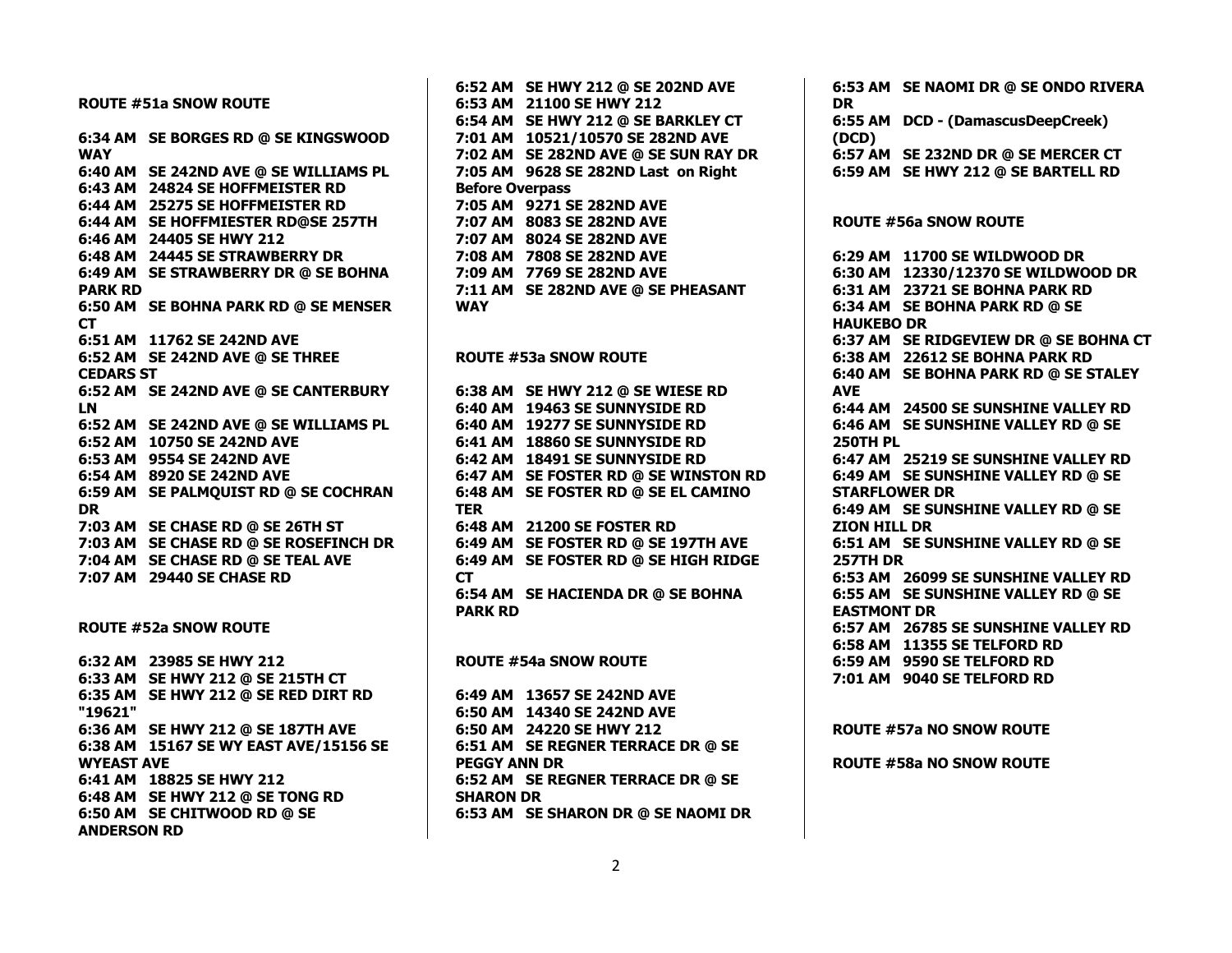## **ROUTE #59a SNOW ROUTE**

**6:49 AM 8454 SE 267TH AVE 6:50 AM 8515 SE 267TH AVE 6:51 AM 26415 SE RUGG RD 6:52 AM SE RUGG RD @ SE 262 ND AVE 6:53 AM 25835 SE RUGG RD 6:54 AM SE RUGG & SE BREAKFRONT/SE HIDEAWAY CT 6:57 AM 7894 SE 257TH AVE (KANE) 7:00 AM 8242 SE TELFORD RD**

## **ROUTE #60a NO SNOW ROUTE**

**ROUTE #62a SNOW ROUTE**

**6:52 AM NE DIVISION DR @ NE WILLIAMS AVE 6:56 AM SE POWELL VALLEY RD @ SE WILLIAMS RD 7:02 AM 4825 SE POWELL VALLEY RD/Dogwood Ln**

**ROUTE #63a NO SNOW ROUTE**

**ROUTE #64a SNOW ROUTE**

**6:56 AM SE DIVISION DR @ SE OXBOW DR 6:59 AM SE OXBOW DR @ SE 322ND AVE 7:01 AM SE OXBOW PKWY & SE HOSNER/HOMAN RD 7:05 AM 33304 SE LUSTED RD 7:06 AM SE LUSTED RD @ SE ALTMAN RD 7:09 AM 7411 SE COTTRELL RD 7:10 AM 7326 SE COTTRELL RD 7:10 AM 7205 SE COTTRELL RD 7:21 AM 6915 SE COTTRELL RD 7:09 AM SE LUSTED RD @ SE COTTRELL RD** **ROUTE #55a SNOW ROUTE 6:45 AM SE HWY 212 @ SE RUST WAY 6:48 AM SE ROYER RD @ SE BARLOW CT 6:49 AM SE ROYER RD @ SE MARK RD 6:50 AM SE EDWARD DR @ SE HEIDI LN 6:50 AM 15550/15555 SE HEIDI LN 6:51 AM SE HEIDI LN @ SE LITTLE LN 6:52 AM SE LITTLE LN @ SE ROYER RD 6:54 AM 15595 SE ROYER RD ROUTE #67a SNOW ROUTE 6:58 AM SE HOGAN @ SE 6TH 7:00 AM SE POWELL VALLEY RD @ SE ROBIN WAY 7:02 AM SE 7TH ST @ SE PAROPA AVE 7:03 AM SE 7TH ST @ SE PAROPA PL 7:04 AM SE HALE PL @ SE ROBIN WAY 7:06 AM SE POWELL VALLEY RD @ SE BARNES RD 7:08 AM SE POWELL VALLEY RD @ SE PALOMA AVE 7:09 AM SE POWELL VALLEY RD @ SE WENDY LN 7:10 AM 4441 E POWELL BLVD 7:10 AM SE POWELL VALLEY RD @ SE GREENWAY DR**

**ROUTE #71a NO SNOW ROUTE**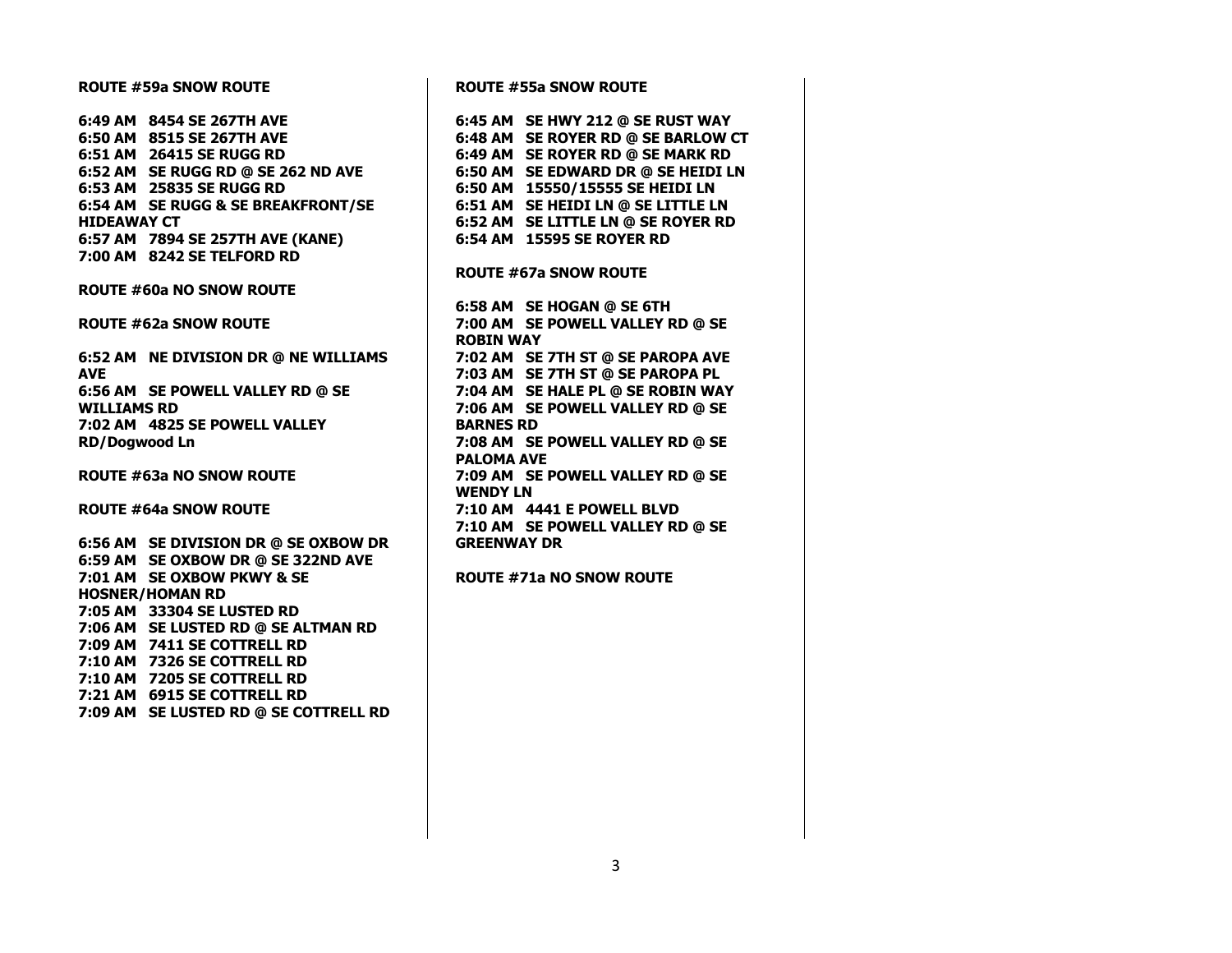**BARLOW HIGH PM SNOW ROUTES 21-22 Times can vary due to Weather, Traffic, Ridership, etc. ROUTE #12p SNOW ROUTE 2:53 PM 23050 SE HOFFMEISTER RD 2:53 PM 22975 SE HOFFMEISTER RD 2:54 PM 22347 SE HOFFMEISTER RD 2:54 PM 13401 SE 222ND DR 2:54 PM 13091 SE 222ND DR 2:55 PM SE BOHNA PARK RD @ SE HACIENDA DR 2:55 PM 12515 SE HACIENDA DR 2:56 PM SE HACIENDA DR @ SE HACIENDA CT 2:57 PM 11960 SE 222ND DR 2:58 PM 11633 SE 222ND DR 2:58 PM SE 222ND DR @ SE TILLSTROM RD 2:58 PM SE 222ND DR @ SE BORGES RD 2:59 PM 22255 SE BORGES RD-OLSON FARMS 3:00 PM 23195 SE BORGES RD 3:01 PM SE BORGES RD @ SE LADERA CT ROUTE #14p SNOW ROUTE 2:47 PM 3423 SE 302ND AVE 2:48 PM 3231 SE 302ND AVE 2:49 PM SE 302ND AVE @ SE HOCKER RD 2:55 PM SE STREBIN RD @ SE SWEETBRIAR LN 2:57 PM SE SWEETBRIAR RD @ SE VIEWPOINT DR 2:58 PM SE SWEETBRIAR RD @ SE JONES LN**

**ROUTE #26p NO SNOW ROUTE**

**ROUTE #28p SNOW ROUTE 2:41 PM 29146 SE LUSTED RD 2:41 PM 28445 SE LUSTED RD 2:43 PM 1306 SE 282ND AVE 2:43 PM 1040 SE 282ND AVE 2:43 PM SE TROUTDALE RD@SE WK ANDERSON RD (On Right) 2:46 PM 2326 SE TROUTDALE RD 2:52 PM NE DIVISION DR @ NE PALOMA AVE 2:54 PM NE 17TH ST @ NE HACIENDA AVE 2:58 PM NE 30TH & NE RENE-VILLAGE APTS 2:59 PM NE RENE AVE @ NE 27TH ST ROUTE #29p NO SNOW ROUTE ROUTE #30p NO SNOW ROUTE ROUTE #32p SNOW ROUTE 2:47 PM SE 1ST ST @ SE OLVERA AVE 2:47 PM SE 1ST ST @ SE EL CAMINO DR 2:47 PM SE EL CAMINO DR @ NE SCOTT DR 2:48 PM NE SCOTT DR @ NE 2ND ST 2:48 PM NE SCOTT DR @ NE 3RD ST 2:49 PM NE 3RD ST @ NE PALOMA AVE 2:50 PM NE EL CAMINO DR @ NE 2ND ST 2:51 PM SE EL CAMINO DR @ SE 1ST PL 2:51 PM SE EL CAMINO DR @ SE 1ST PL 2:52 PM SE EL CAMINO DR @ SE OLVERA AVE 2:53 PM 645 SE KANE DR - CEDAR MEADOWS ROUTE #33p NO SNOW ROUTE**

**ROUTE #34p SNOW ROUTE**

|                                 | 2:46 PM SE POWELL VALLEY RD @ SE HALE  |
|---------------------------------|----------------------------------------|
| <b>DR</b>                       |                                        |
|                                 | 2:47 PM SE HALE DR @ SE 5TH ST         |
|                                 | 2:47 PM SE HALE DR @ SE 3RD ST         |
|                                 | 2:48 PM SE 2ND ST @ SE PAROPA CT       |
|                                 | 2:49 PM 252 NE KANE DR - KELLY GREEN   |
| <b>APTS</b>                     |                                        |
| 2:50 PM                         | <b>NE PAROPA WAY @ NE HALE DR</b>      |
| 2:50 PM                         | <b>NE 3RD ST @ NE ROBIN WAY</b>        |
| 2:51 PM                         | NE 4TH / NE 5TH @ NE Palmblad Dr       |
| 2:52 PM                         | 220 / 110 NE VILLAGE SQUIRE AVE        |
| 2:52 PM                         | 2800 SE 1ST ST-MEYERS SQUARE           |
| <b>APTS</b>                     |                                        |
|                                 | 2:53 PM SE PALMBLAD @ SE 1ST ST        |
|                                 | 2:53 PM SE 1ST ST @ NE HALE DR         |
|                                 | 2:54 PM 3240 SE 1ST ST-CEDARVILLA APTS |
|                                 |                                        |
| <b>ROUTE #35p NO SNOW ROUTE</b> |                                        |
|                                 |                                        |
|                                 | <b>ROUTE #36p NO SNOW ROUTE</b>        |
|                                 |                                        |
| <b>ROUTE #37p SNOW ROUTE</b>    |                                        |
|                                 |                                        |
|                                 | 2:51 PM SE DIVISION DR @ SE 302ND AVE  |
|                                 | 2:58 PM 2508 SE 287TH AVE              |
|                                 | 3:04 PM SE 282ND AVE @ SE 17TH LOOP    |
|                                 | 3:07 PM SE SALQUIST RD @ SE WILLIAMS   |
| <b>AVE</b>                      |                                        |
|                                 | 3:08 PM SE SALQUIST RD @ SE PALOMA-    |
| <b>NORTHSIDE</b>                |                                        |
|                                 |                                        |
|                                 |                                        |
|                                 | <b>ROUTE #38p NO SNOW ROUTE</b>        |
|                                 |                                        |
|                                 | <b>ROUTE #39p NO SNOW ROUTE</b>        |
|                                 |                                        |
|                                 | <b>ROUTE #41p NO SNOW ROUTE</b>        |
|                                 |                                        |

**ROUTE #45p NO SNOW ROUTE**

**ROUTE #50p NO SNOW ROUTE**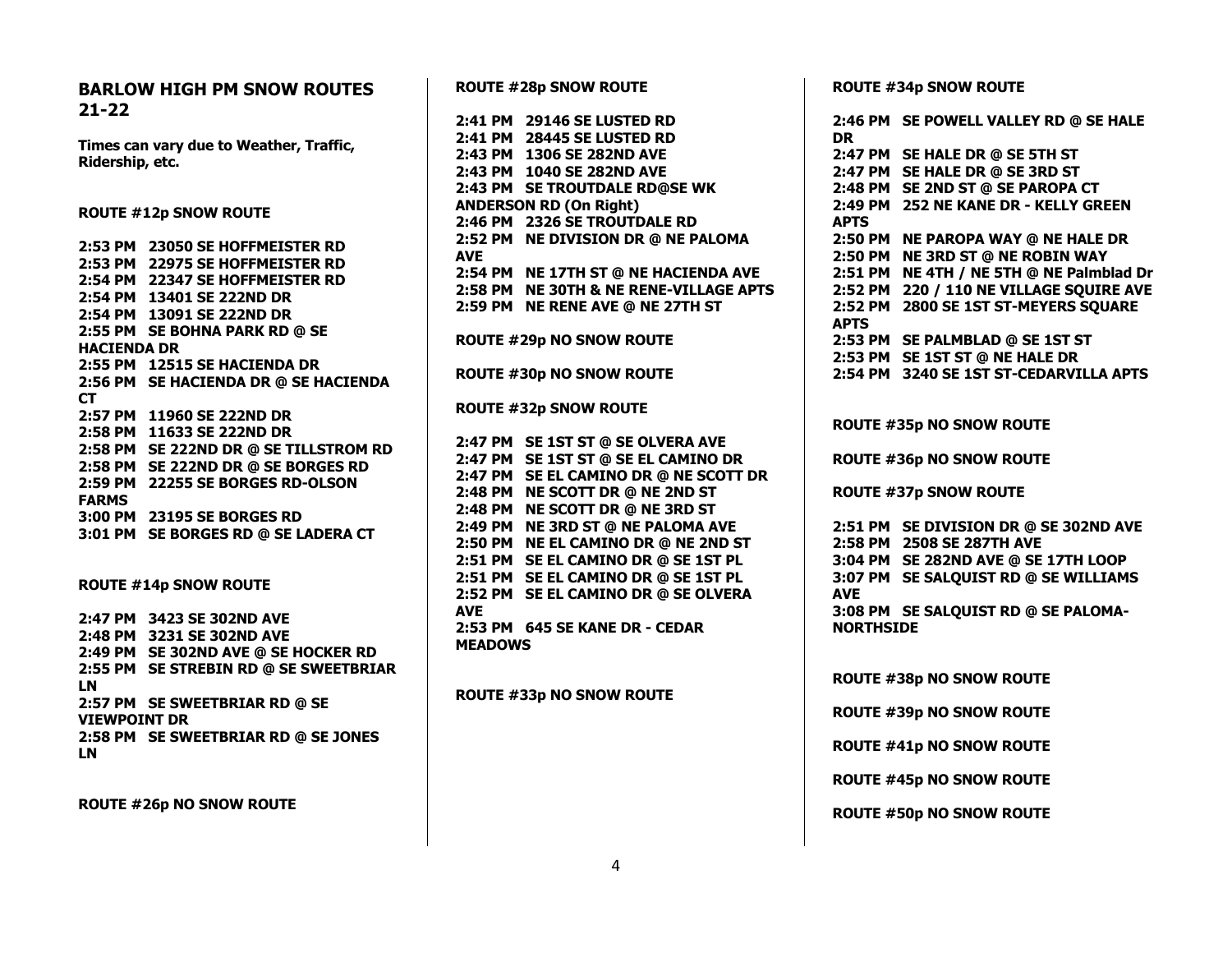**ROUTE #51p SNOW ROUTE 2:41 PM 29440 SE CHASE RD 2:42 PM SE CHASE RD @ SE TEAL AVE 2:43 PM SE CHASE RD @ SE ROSEFINCH DR 2:43 PM SE CHASE RD @ SE 26TH ST 2:47 PM SE PALMQUIST RD @ SE COCHRAN DR 2:51 PM 8920 SE 242ND AVE 2:52 PM SE BORGES RD @ SE KINGSWOOD WAY 2:56 PM 9554 SE 242ND AVE 2:57 PM 10750 SE 242ND AVE 2:57 PM SE 242ND AVE @ SE WILLIAMS PL 2:57 PM SE 242ND AVE @ SE CANTERBURY LN 2:57 PM SE 242ND AVE @ SE THREE CEDARS ST 2:58 PM 11880 SE 242ND AVE 2:59 PM 24445 SE STRAWBERRY DR 2:59 PM SE STRAWBERRY DR @ SE BOHNA PARK RD 3:00 PM SE BOHNA PARK RD @ SE MENSER CT 3:02 PM 24824 SE HOFFMEISTER RD 3:02 PM 25275 SE HOFFMEISTER RD 3:03 PM SE HOFFMIESTER RD@SE 257TH 3:04 PM SE HWY 212 @ SE HOLLY VIEW TER 3:05 PM Drwy on Hwy 24485 Hwy 212 by Hollyview Ln 3:05 PM 24405 SE HWY 212**

**ROUTE #52p SNOW ROUTE**

**2:42 PM SE 282ND AVE @ SE PHEASANT WAY 2:43 PM 7769 SE 282ND AVE 2:43 PM 7808 SE 282ND AVE 2:43 PM 8024 SE 282ND AVE 2:44 PM 8083 SE 282ND AVE 2:44 PM 9271 SE 282ND AVE 2:45 PM 9628 SE 282ND Last on Right Before Overpass**

**2:45 PM SE 282ND AVE @ SE SUN RAY DR 2:45 PM 10521/10570 SE 282ND AVE 2:50 PM 23985 SE HWY 212 2:52 PM SE HWY 212 @ SE 215TH CT 2:53 PM 20363 SE HWY 212-Drwy pastWeise/CoffeeShop 2:54 PM SE HWY 212 @ SE RED DIRT RD "19621" 2:54 PM SE HWY 212 @ SE NORTH CT 2:54 PM SE HWY 212 @ SE 187TH AVE 2:55 PM 15167 SE WY EAST AVE/15156 SE WYEAST AVE 2:57 PM 18825 SE HWY 212 3:03 PM SE HWY 212 @ SE TONG RD 3:05 PM SE CHITWOOD RD @ SE ANDERSON RD 3:06 PM SE HWY 212 @ SE 202ND AVE 3:06 PM 21100 SE HWY 212 3:07 PM SE HWY 212 @ SE BARKLEY CT ROUTE #53p SNOW ROUTE 2:53 PM SE HACIENDA DR @ SE BOHNA PARK RD 2:53 PM 22003 SE BOHNA PARK RD 2:56 PM SE HWY 212 @ SE WIESE RD 2:57 PM 19463 SE SUNNYSIDE RD 2:58 PM 19277 SE SUNNYSIDE RD 2:58 PM 18860 SE SUNNYSIDE RD 2:59 PM 18491 SE SUNNYSIDE RD 3:04 PM SE FOSTER RD @ SE WINSTON RD 3:04 PM SE FOSTER RD @ SE EL CAMINO TER 3:04 PM 21200 SE FOSTER RD 3:04 PM SE FOSTER RD @ SE 197TH AVE 3:04 PM SE FOSTER RD @ SE HIGH RIDGE CT**

**ROUTE #54p SNOW ROUTE**

**2:51 PM SE REGNER TERRACE DR @ SE PEGGY ANN DR 2:52 PM SE REGNER TERRACE DR @ SE SHARON DR 2:52 PM SE SHARON DR @ SE NAOMI DR 2:53 PM SE NAOMI DR @ SE ONDO RIVERA DR 2:54 PM SE 232ND DR @ SE MERCER CT 2:56 PM 24220 SE HWY 212 2:57 PM SE HWY 212 @ SE BARTELL RD 3:00 PM 13657 SE 242ND AVE 3:00 PM 14325 SE 242ND AVE ROUTE #56p SNOW ROUTE 2:47 PM 9040 SE TELFORD RD 2:48 PM 9590 SE TELFORD RD 2:49 PM 11355 SE TELFORD RD 2:50 PM 26785 SE SUNSHINE VALLEY RD 2:50 PM SE SUNSHINE VALLEY RD @ SE EASTMONT DR 2:51 PM 26099 SE SUNSHINE VALLEY RD 2:52 PM SE SUNSHINE VALLEY RD @ SE 257TH DR 2:52 PM SE SUNSHINE VALLEY RD @ SE ZION HILL DR 2:52 PM SE SUNSHINE VALLEY RD @ SE STARFLOWER DR 2:53 PM 25219 SE SUNSHINE VALLEY RD 2:53 PM SE SUNSHINE VALLEY RD @ SE 250TH PL 2:55 PM 24500 SE SUNSHINE VALLEY RD 2:57 PM 11700 SE WILDWOOD DR 2:58 PM 12330/12370 SE WILDWOOD DR 2:58 PM 23721 SE BOHNA PARK RD 3:00 PM SE BOHNA PARK RD @ SE HAUKEBO DR 3:01 PM SE RIDGEVIEW DR @ SE BOHNA CT 3:02 PM 22612 SE BOHNA PARK RD 3:03 PM SE BOHNA PARK RD @ SE STALEY AVE**